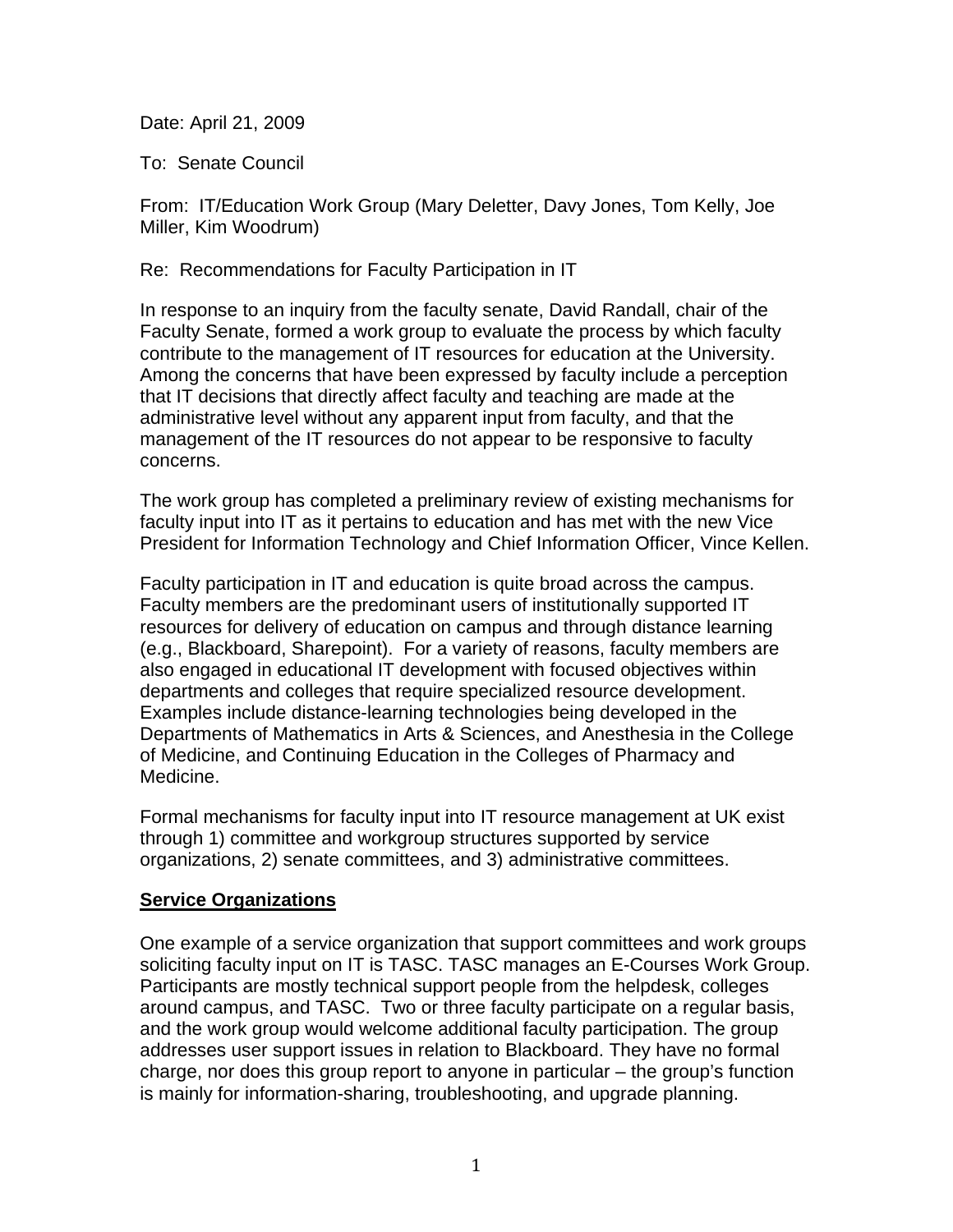Similarly, the WEB Advisory Committee is a University-level committee that works with UK PR and the folks at site lab on web-related issues. This committee also solicits faculty input (e.g., faculty from the Library).

Faculty participation on service organization work groups and committees will help to assure that the management of IT resources is responsive to the needs of faculty educators. However, exclusive participation in service organization work groups and committees will not assure that IT decisions made at the administrative level will include appropriate input from faculty.

# **Senate Committees**

None of the standing Senate committees is formally changed with oversight of IT, although the charge to the Academic Facilities Committee comes close. Senate Rule 1.4.2.3 established an Academic Facilities Committee (SAFC) and charged it with the responsibility of providing information and recommendations to the Senate about the alteration, construction, and allocation of all property and physical facilities that may affect the educational objectives of the University, such as classrooms, buildings and grounds, shops and other such real property, audio-visual and television equipment, computers, duplication and printing facilities, vehicle pools, and scientific and musical instruments. The committee does not meet on a regular basis, and committee members express reservations about the committee's ability to influence administrative decisions related to its assigned responsibilities. IT oversight could easily be added to the committee's charge, but there appears to be a broader issue related to the utility and/or efficacy of the committee that should be addressed before expanding the committee's charge to include IT will be effective. Similarly, the long-term utility of establishing a new standing faculty committee charged specifically with providing information and recommendations to the Senate about IT resources and management that may affect the educational objectives of the University will need to assure that systems are in place to sustain the utility and/or efficacy of the committee.

## **Administrative Committees**

AR III-2.0-1 established three standing committees in the areas of research, instruction, and administration to facilitate the exchange of information regarding University-wide computing and data communication needs and interests - the Research Computing Committee, the Institutional Computing Committee and the Integrated Resources Information Systems Administrative Computing Systems Coordinating Committee. These committees provide advice and recommendations to the Provost, appropriate executive vice president, and University Chief Information Officer (CIO) relative to broad, University-wide computing policies, procedures, and directions.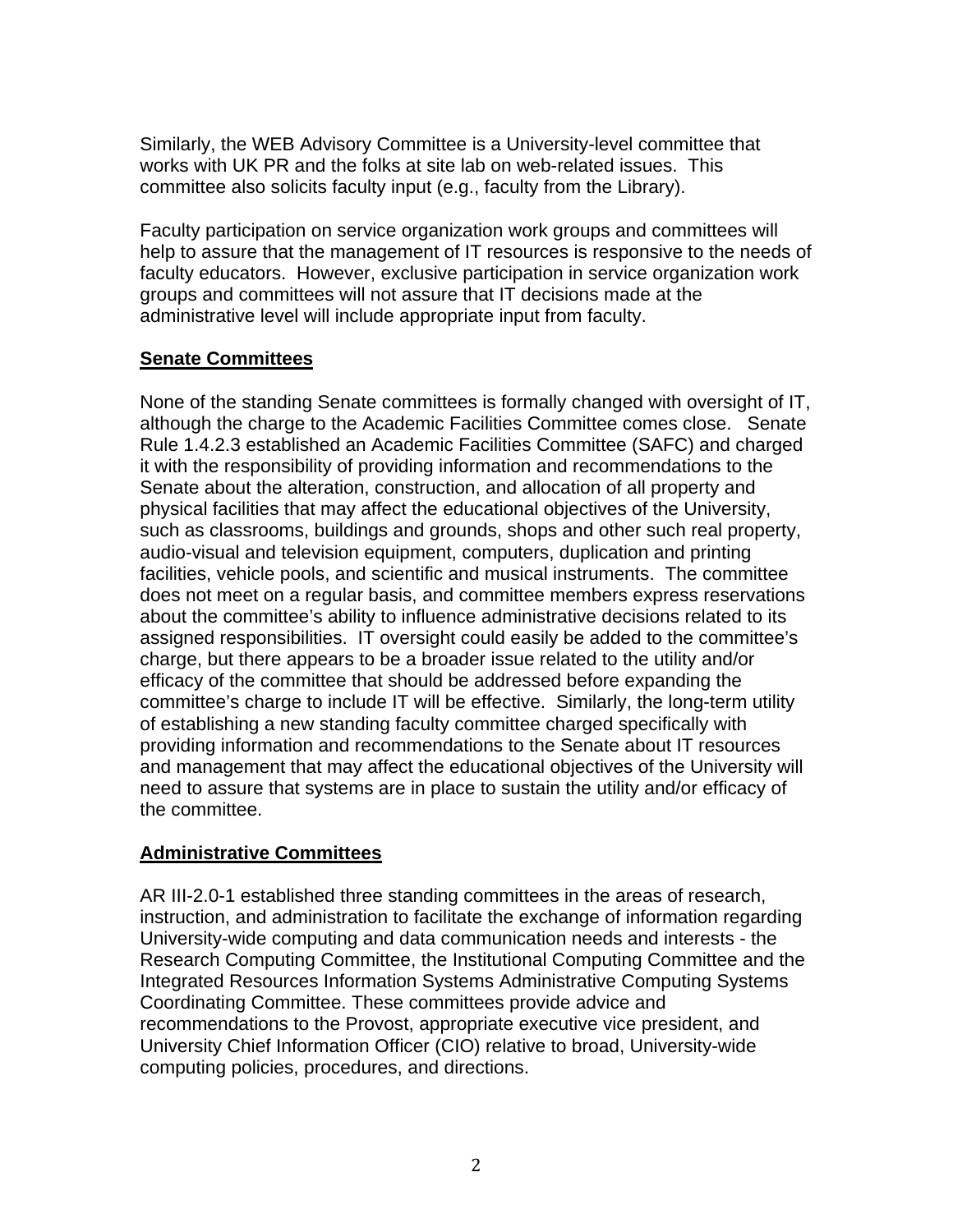The Institutional Computing Committee provides advice regarding general purpose instructional computing services, with the aim of ensuring that students have access to a wide variety of computer languages, applications, and services in an easy-to-use environment. This Committee is comprised of seven faculty members appointed by the president; one undergraduate student (nominated by the Student Government Association); two senior academic administrators in the Provost areas, e.g. enrollment management, undergraduate education, academic support; and two representatives of Information Technology (advisory, nonvoting). At the present time, the Faculty Senate does not have any involvement with the committee, although the chair of the committee appears to be supportive of greater collaboration.

Active faculty participation on the Institutional Computing Committee will improve that likelihood that IT decisions made at the administrative level will include appropriate input from faculty. However, it is not clear at this time how active this committee will be with regard to oversight of the management of IT resources, and as such, may not be sufficient to assure that the management of IT resources will be responsive to the needs of faculty educators.

## **New Leadership**

The University has recently hired a new Vice President for Information Technology and Chief Information Officer, Vince Kellen. Mr. Kellen reported that active faculty engagement in IT for education was essential for establishing functional resources and in lobbying administration for IT resources. In his previous position, faculty played an active role in IT management through an administrative committee structure which included an oversight committee, and several functional subcommittees established to address key elements of IT in a more specific manner. He also suggested the merging of the research and education committees. He expressed a willingness to discuss IT committee structure with the Provost and encouraged the Faculty Senate to do so in parallel, perhaps through the chair of the Senate Council.

## **IT/Education Work Group Recommendations**

- 1. Establish a working subgroup to collaborate with the Vice President for Information Technology to determine the optimal administrative committee structure for sustaining faculty guidance regarding IT resources and management.
- 2. Establish formal affiliations with service organizations to assure adequate faculty participation and to sustain communication with the Faculty Senate regarding the management of IT resources.
- 3. Address issues pertaining to the utility and efficacy of the Senate Academic and Facilities Committee.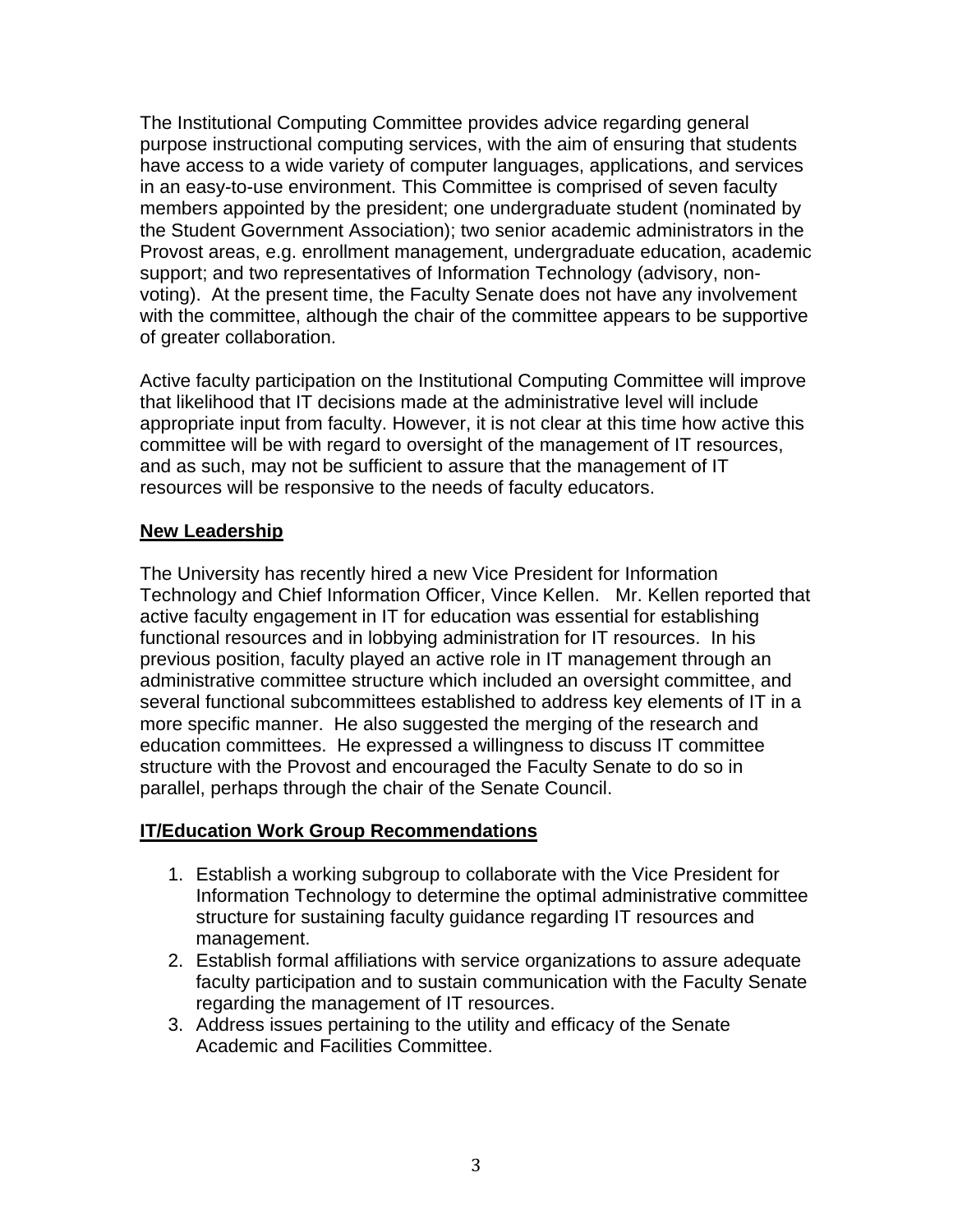## **Brothers, Sheila C**

| From:    | Kelly, Thomas                         |
|----------|---------------------------------------|
| Sent:    | Tuesday, April 21, 2009 3:16 PM       |
| To:      | Randall, David C                      |
| Cc:      | Brothers, Sheila C                    |
| Subject: | FW: Instructional Computing Committee |

David:

I apologize – just now recognized that I had received this e-mail today – perhaps it would be helpful to print Ruth's most recent exchange as an addendum to the report?

Tom K.

------ Forwarded Message From: "Beattie, Ruth E" <rebeat1@email.uky.edu> **Date:** Tue, 21 Apr 2009 07:21:26 -0400 **To:** "Thomas H. Kelly" <thkelly@uky.edu> **Subject:** RE: Instructional Computing Committee

Committee charge:

The University is committed to providing students with access to appropriate computing facilities, including state-of-the-art hardware, software, and courseware. The Instructional Computing Committee provides advice regarding general purpose instructional computing services, with the aim of ensuring that students have access to a wide variety of computer languages, applications, and services in an easy-to-use environment.

In the past the committee reported to the Chair of the University Computing Committee - in more recent years I have reported directly to the Provost with copies of reports to the Senate Chair. There is no formal link between the Provost and Senate Council as regards this committee. I have just made sure that both parties are informed of our work.

Current committee roster:

Ruth Beattie, Chair Sandy Challman Doug Smith Janice Kuperstein G.T. Lineberry Deborah Moore - left Uk, her position is currently vacant Czarena Crofchek.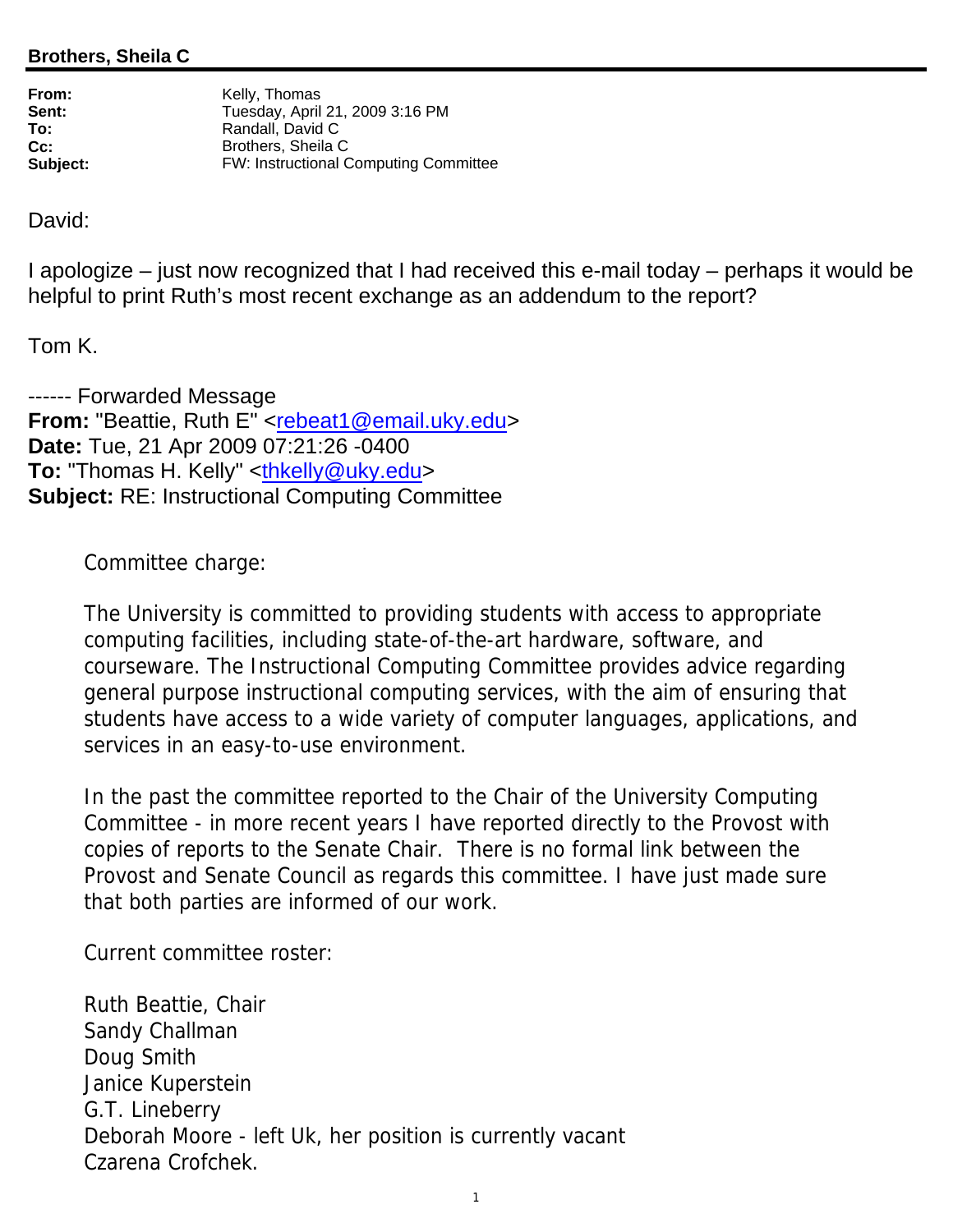There are also 7 University administrators who serve in an ex-officio / advisory role.

Currently the committee is conducting a pilot of the anti-plagiarism software. the pilot will conclude in May and the committee will make a recommendation (to the Provost and Senate Council) on whether UK should purchase an annual license for Turnitin.

In the past two years, the committee has made recommendations to the Provost regarding (1) reviewing student computer lab usage (in light of so many students now having their own computers) with a view of identifying underutilized labs that could be repurposed;

(2) Repurposing some current computer labs to expand the current range of online testing options.

The Senate Council has a copy of my August 2007 report (the most recent report with recommendations) to the Provost.

REB Ruth E. Beattie Director of Undergraduate Studies Associate Professor Dept. of Biology University of Kentucky Lexington, KY 40506 E-mail: rebeat1@uky.edu Telephone: 859-257-7647 Fax: 859-257-1717

**From:** Kelly, Thomas **Sent:** Saturday, April 18, 2009 12:23 PM **To:** Beattie, Ruth E **Subject:** Instructional Computing Committee

Ruth:

Do you have a copy of the current roster for the committee (it is listed as TBA on the web)? Also, is there a record of the committee's activities anywhere that I might use to give the Senate Council a sense of the types of projects the committee has worked on in years past?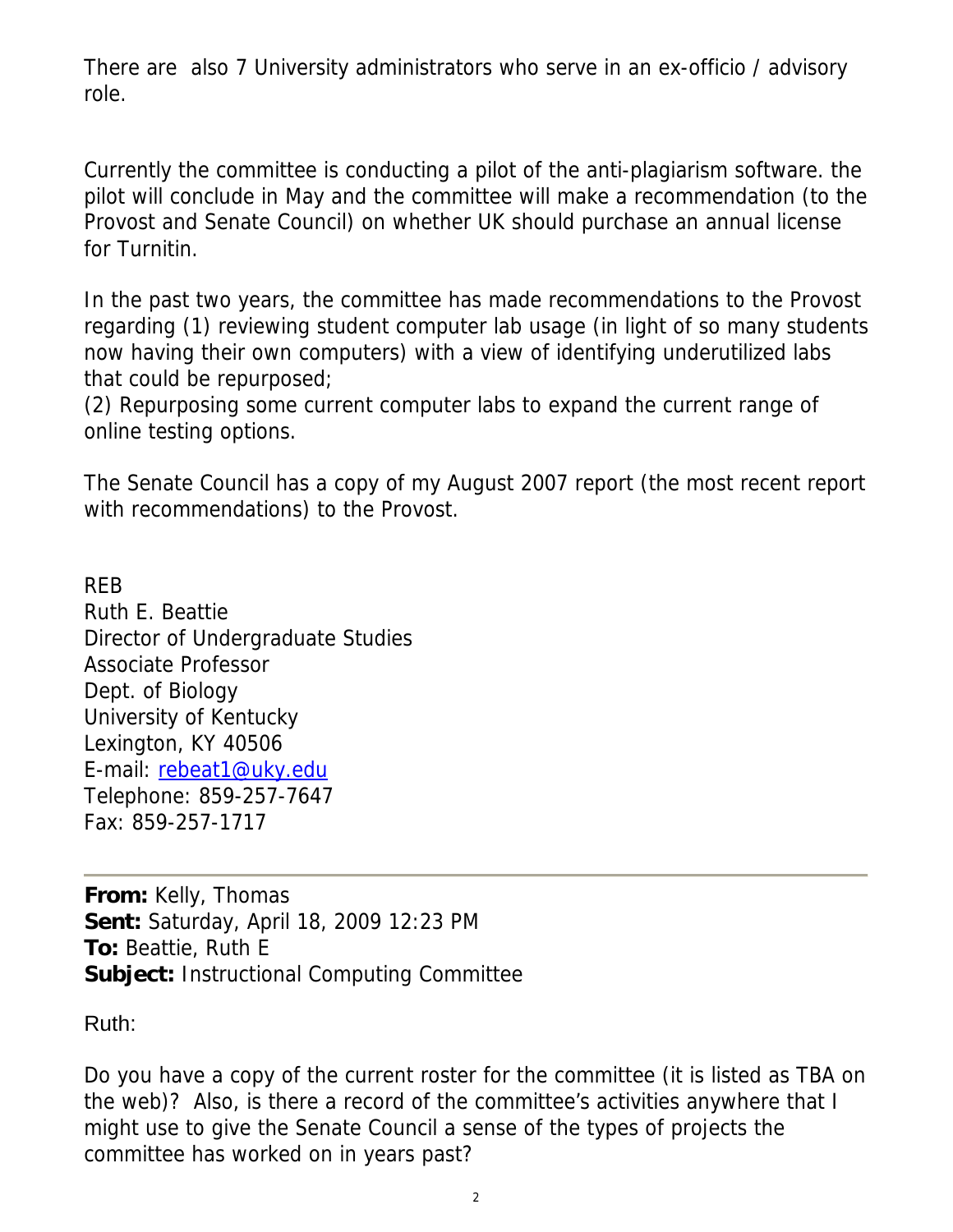BTW – I spoke to Sheila Brothers, and it does not appear that the Senate Council has provided guidance to the Provost on committee membership, at least in the recent past, and there does not seem to be a clear understanding of how the Senate (or Senate Council) should interface with the Committee. Perhaps we can try to get this sorted out. Do you have a copy of the Committee charter or any specific guidelines that specify the role of the Senate Council with regard to the committee?

Thanks,

Tom K.

**From:** "Beattie, Ruth E" <rebeat1@email.uky.edu <UrlBlockedError.aspx> > **Date:** Tue, 7 Apr 2009 12:13:16 -0400 **To:** "Thomas H. Kelly" <thkelly@uky.edu <UrlBlockedError.aspx> > **Subject:** RE: Academic Planning and Priorities Committee

Yes, membership is determined by the Provost and Senate Council Chair

Itinerary in recent years has been guided by what the Provost and Senate Council would like us to focus on.

REB Ruth E. Beattie Director of Undergraduate Studies Associate Professor Dept. of Biology University of Kentucky Lexington, KY 40506 E-mail: rebeat1@uky.edu <UrlBlockedError.aspx> Telephone: 859-257-7647 Fax: 859-257-1717

**From:** Kelly, Thomas **Sent:** Tuesday, April 07, 2009 11:21 AM **To:** Beattie, Ruth E **Subject:** Re: Academic Planning and Priorities Committee

Thanks, Ruth – it looks like there are a significant number of faculty on the committee  $(n = 7)$  – and I assume membership on the committee is determined by the Provost (with consultation from the Senate Council). How is the itinerary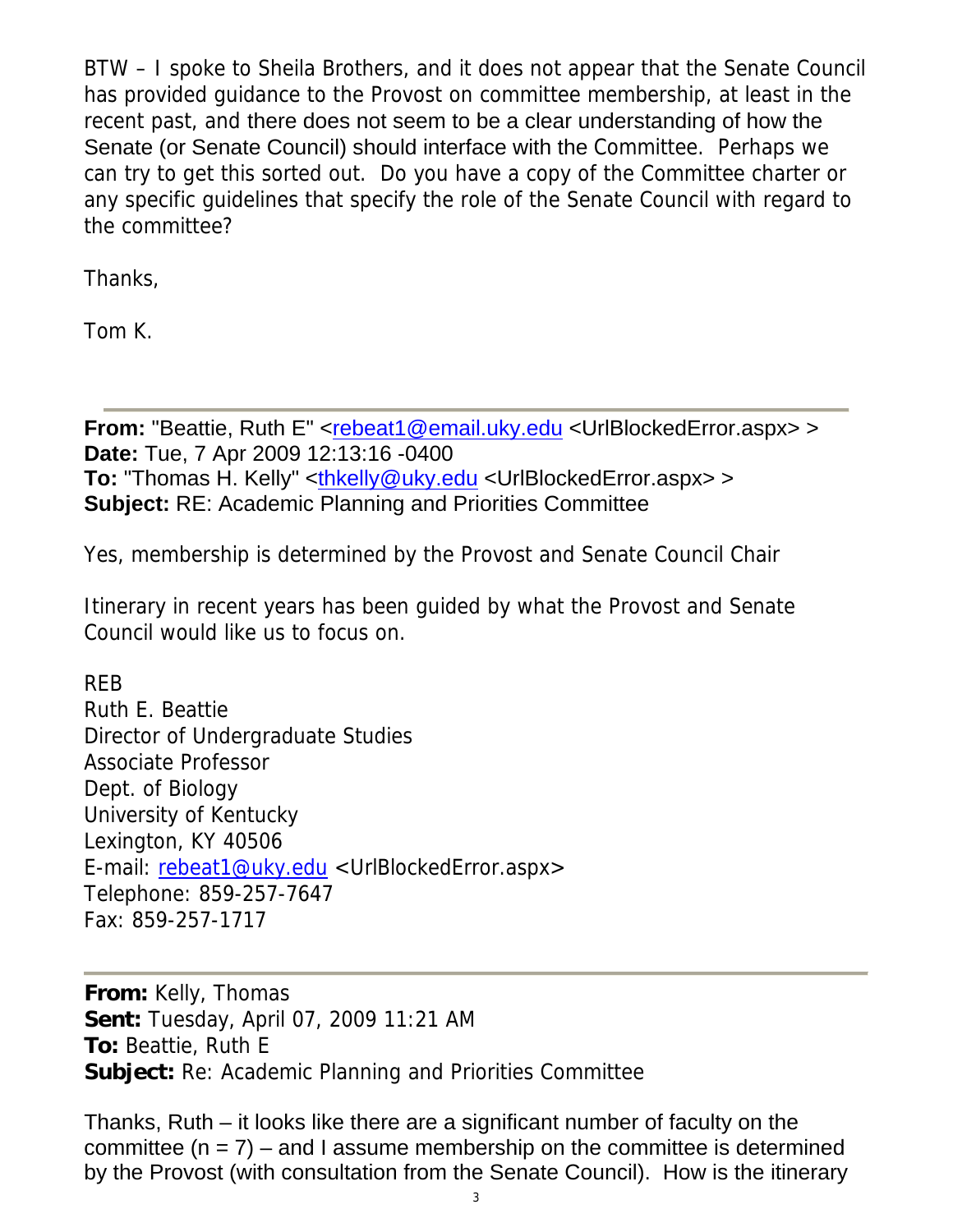of the committee determined?

Thanks,

Tom K.

**From:** "Beattie, Ruth E" <rebeat1@email.uky.edu <UrlBlockedError.aspx> <UrlBlockedError.aspx> > **Date:** Tue, 7 Apr 2009 08:21:38 -0400 **To:** "Thomas H. Kelly" <thkelly@uky.edu <UrlBlockedError.aspx> <UrlBlockedError.aspx> > **Subject:** RE: Academic Planning and Priorities Committee

Tom,

The committee that addresses the link between IT and education is the Instructional Computing Committee of which I am Chair.

This year our focus has been on conducting/ evaluating a pilot of Turnitin.

REB Ruth E. Beattie Director of Undergraduate Studies Associate Professor Dept. of Biology University of Kentucky Lexington, KY 40506 E-mail: rebeat1@uky.edu <UrlBlockedError.aspx> <UrlBlockedError.aspx> Telephone: 859-257-7647 Fax: 859-257-1717

**From:** Kelly, Thomas **Sent:** Monday, April 06, 2009 2:28 PM **To:** Beattie, Ruth E **Subject:** Academic Planning and Priorities Committee

Ruth:

The Faculty Senate Council is considering how faculty might better support the University's use of IT as it relates to education. I am trying to track down information on the various committee activities on campus that are related to IT. Does the Academic Planning and Priorities Committee deal with issues related